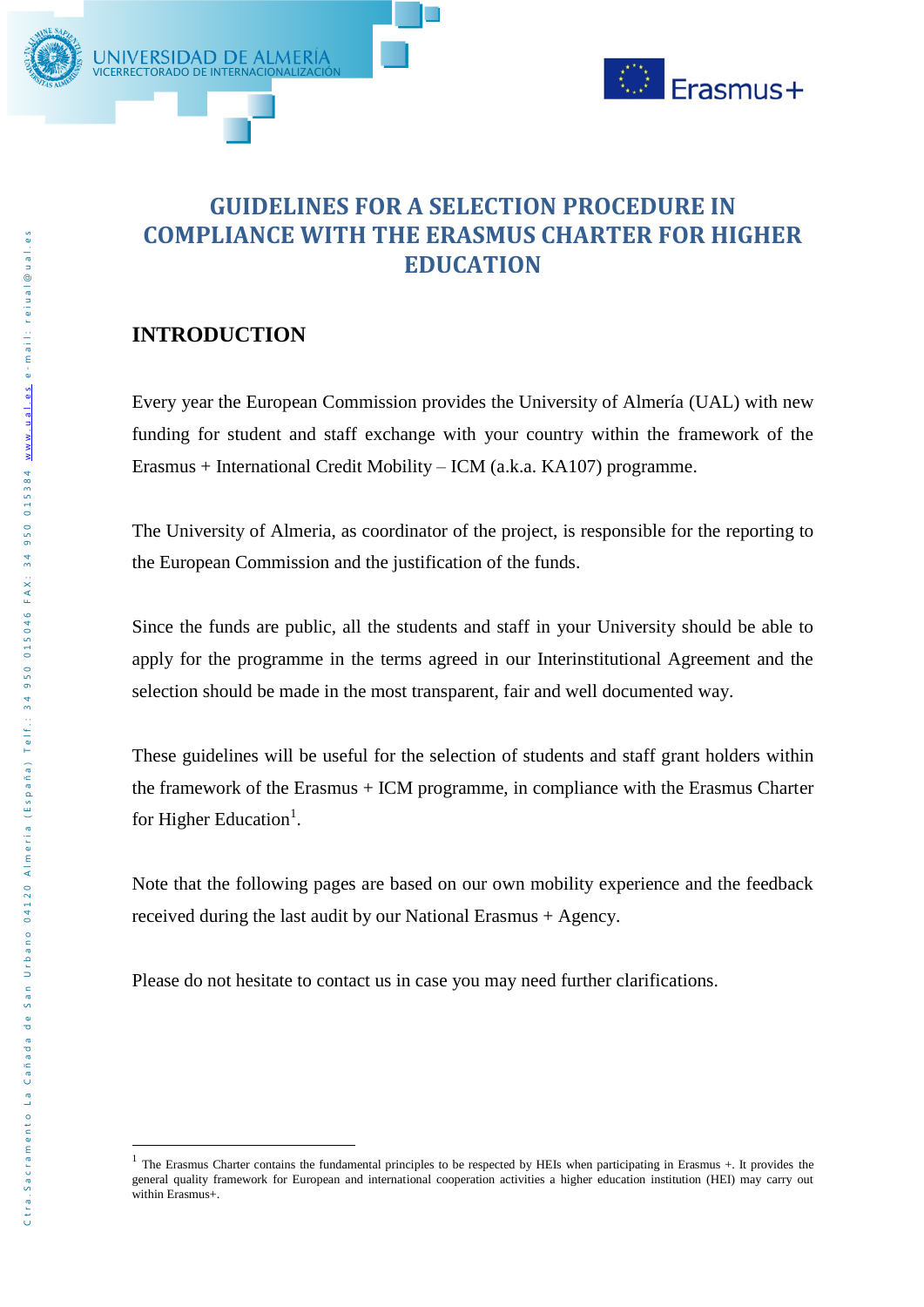



## **STEP 1: Open the call**

Any student or staff member in your University should be able to apply for the Erasmus + grant in the terms agreed in our Interinstitutional Agreement (types of mobility, areas offered, duration, etc.). This means that the opportunity should be either published on a website or sent via email to all students and staff. Whatever option you may choose, please note that we will ask you to send us evidence of it.

The recommended duration for the call would be more or less a month.

Every semester the University of Almería will send a reminder to all the partners with the deadlines to receive the names of the selected grant holder/s (nominations), the number of scholarships available and the minimum requirements to receive this scholarship, although the institutions are free to add more requirements. This will be further explained in STEP 2.

In order to increase the transparency of the procedure, the requirements and the explanation of the selection procedure (the phases) should be published on the website or sent to all the potential candidates while the call is open, together with the scale of assessment that will be used for the selection. The scale of assessment will establish the points provided to each candidate for different merits. All this information can be included in a document that we call "applicant's guidelines".

Note that you can use the "applicant's guidelines" that we provided you with, but you must adapt it to your own selection procedure, including the scale of assessment that you are planning to use.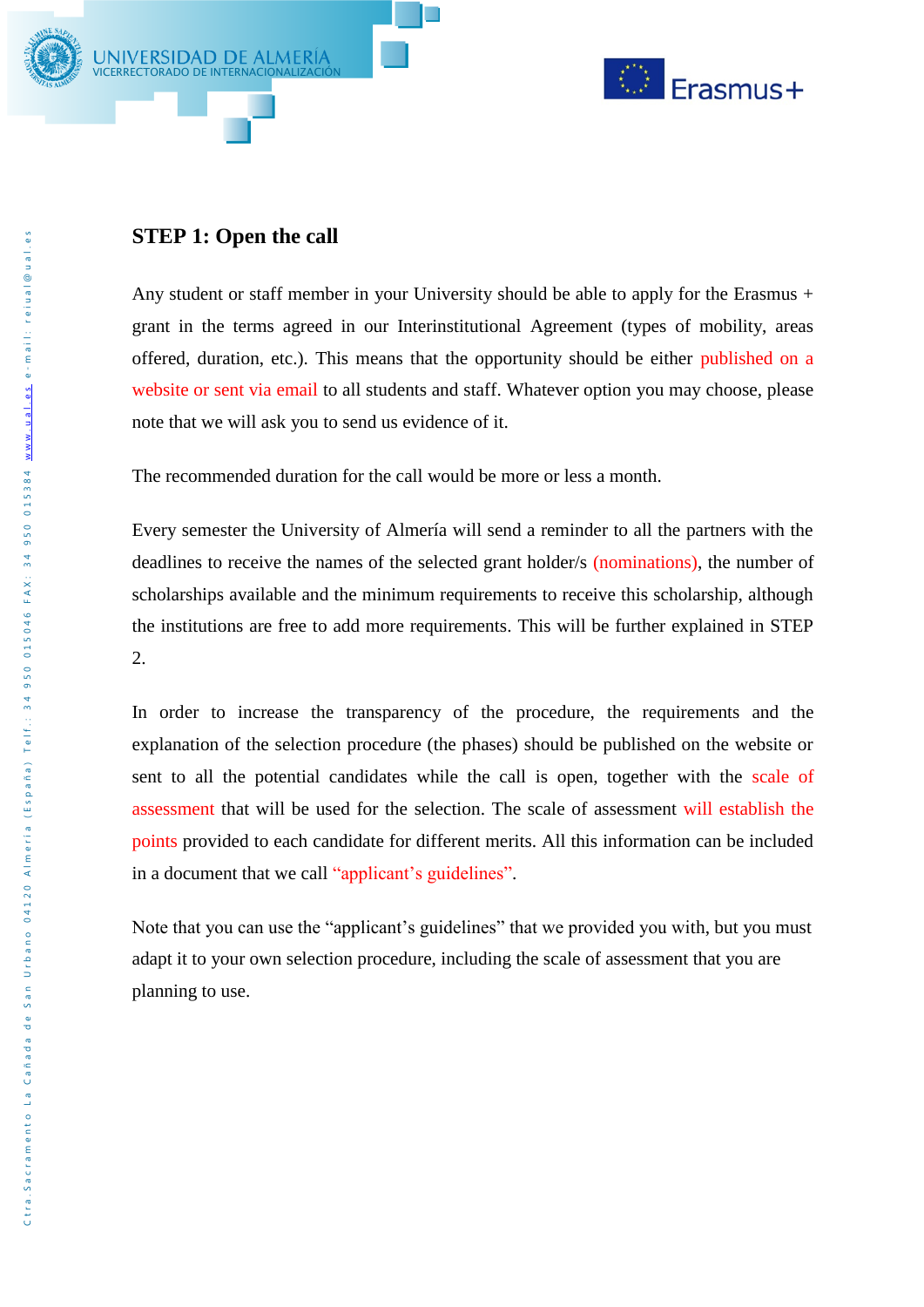



#### **STEP 2: Validation phase**

Once the call for applications is closed, the first phase of the selection process consists in the complete and thorough verification and validation of all information and documents submitted by the applicants. The validation process is extremely important as it verifies and confirms the eligibility or not of the applicants. Your institution must check that the student:

- Is enrolled at least in the second year of their studies
- has not done more than  $7$  months of Erasmus + or Erasmus Mundus mobility before
- holds B1 certificate of Spanish or English proficiency
- belongs to the areas agreed on the IIA signed by our institutions

Your institution can add other minimum requirements that might find important. The list of validated students /staff can be published and your institution can give some days in case students would like to claim.

In the case of staff, UAL does not set minimum requirements but it is highly recommended to Universities to set a minimum level of English/Spanish – B2 and to require an invitation letter to visitor teachers who are going to undertake a  $STA<sup>2</sup>$  mobility at UAL.

UAL as host institution will be able to host any selected staff, as long as the Department or Service exists at our institution (so this should be verified by every applicant before applying). UAL also recommends Staff (especially  $STT<sup>3</sup>$ ) to join the International Staff Week taking place every year, organized by the institution, as it provides a great opportunity for networking and there are organized working sessions that can be of interest.

<sup>&</sup>lt;u>.</u> <sup>2</sup> STA mobilities are to be undertaken by Faculty/teachers and must include 8 hours of lecture or 4 hours if it is planned as a combined teaching and training mobility.

<sup>&</sup>lt;sup>3</sup> STT mobilites can be undertaken by Faculty/teachers or Administrative staff and can include job shadowing activities, workshops, training, meetings, etc.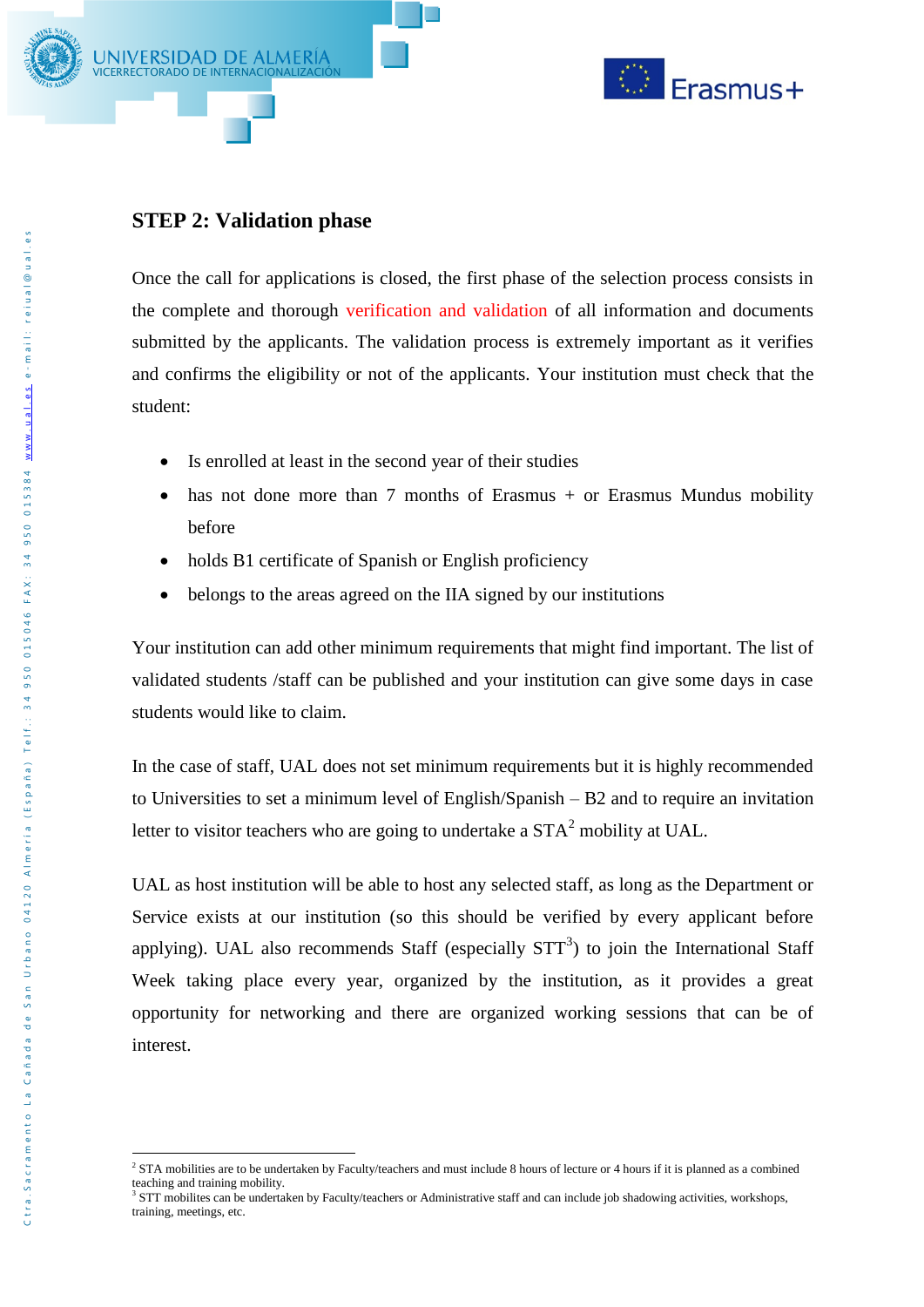



## **STEP 3: Assessment phase**

In order to select the student/s or staff who will receive the Erasmus + grant, your University will have to establish a set of criteria or scale of assessment.

The main criteria for the selection should be academic merit (GPA) but the level of language knowledge (English or Spanish) can be also taken into account, the motivation, and previous mobilities could subtract points, for example. In case of two or more students with equal Academic Merit, students with a vulnerable socio-economic situation should be prioritized.

The criteria that you will assess for the selection of the grant holders and the points that the applicants will receive must be published together with the call. It can also be included in the "applicants' guidelines" mentioned before.

Your institution must form a selection committee that will assess each application and choose a student to receive the grant. The rest of the students will remain in a reserve list.

The whole process must be reflected on a document signed by all the members of the selection committee (this document is called "Minutes").

#### **STEP 4: Reporting to the University of Almería**

The University of Almeria acts as coordinator of this Erasmus + KA107 Project in which your University is taking part.

This means that UAL bears responsibility for the correct distribution of the scholarships and the financial management of the project.

Therefore, our National Erasmus + Agency will send audits to check that all the documents are correct and we will need evidence that all the selection procedures were fair, transparent and have been well documented.